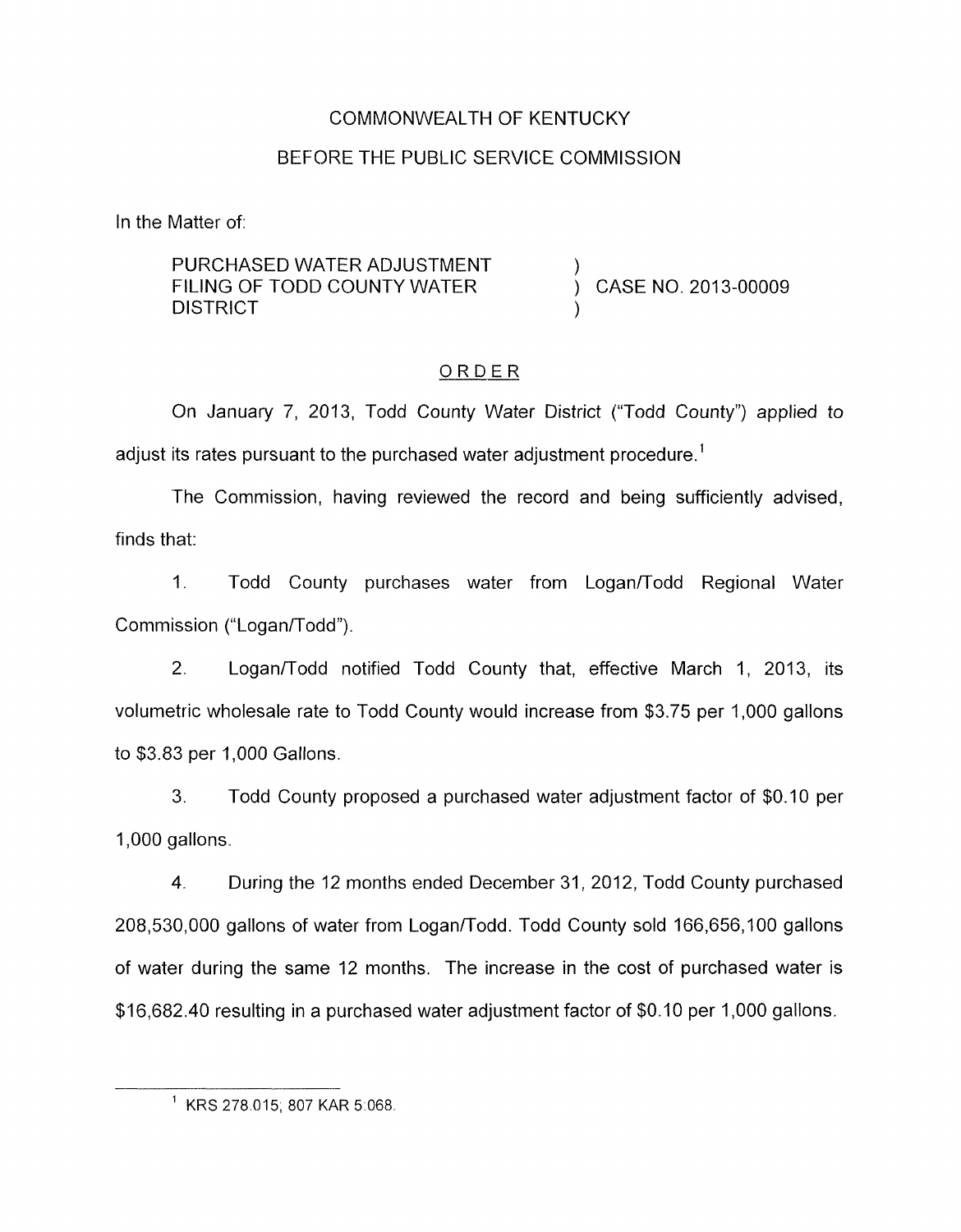5. Todd County proposes to increase the water rates to its customers effective March I, 2013.

6. The purchased water adjustment factor of \$0.1 0 per 1,000 gallons is fair, just, and reasonable and should be approved.

*7.* Todd County's proposed rates are fair, just, and reasonable and should be approved for water service rendered on and after March 1, 2013.

IT IS THEREFORE ORDERED that:

1. The rates proposed by Todd County are approved.

2. The purchased water adjustment factor of \$0.10 per 1,000 gallons as calculated in Appendix A is approved.

**3.** The rates in Appendix B are approved for water service rendered on and after March 1, 2013.

4. Todd County's proposed tariff sheet filed with the application is approved.

By the Commission



**ATTEST** Execut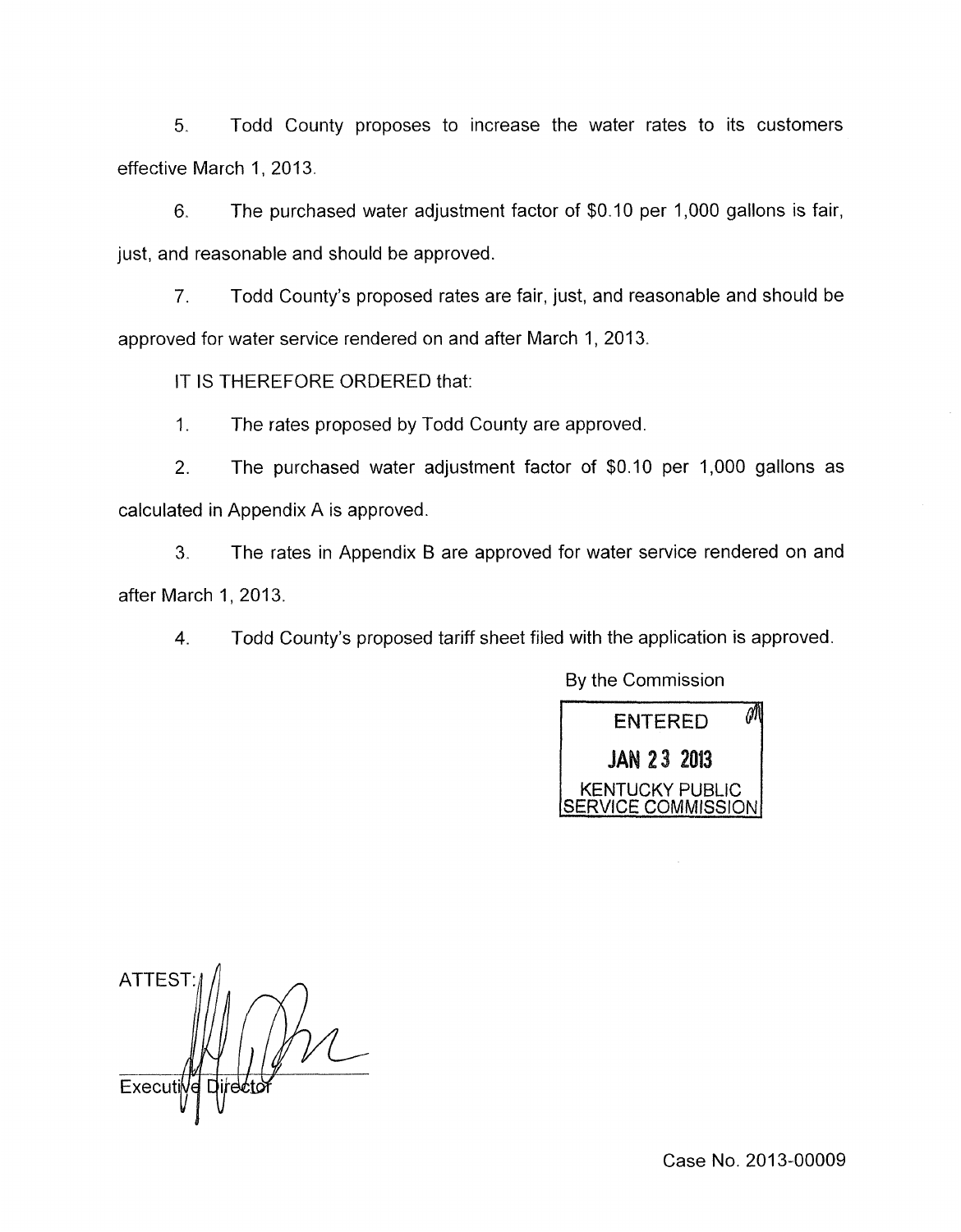### APPENDIX A

# APPENDIX TO AN ORDER OF THE KENTUCKY PUBLIC SERVICE COMMISSION IN CASE NO. 2013-00009 DATED JAN 2 3 2013

| Logan/Todd           | New Rate    | <b>Base Rate</b> |
|----------------------|-------------|------------------|
| Purchases in gallons | 208,530,000 | 208,530,000      |
| Volumetric rate      | 3.83/1,000  | 3.75/1,000       |
|                      | 798,669.90  | \$781,987.50     |

Increased water cost \$16,682.40

Increased water cost  $$ 16,682.40$ <br>Divided by gallons sold / 1,000  $$ 166,656,100$ Divided by gallons sold / 1,000

Purchased water adjustment factor

.1001<br>\$0.10 per 1,000 gallons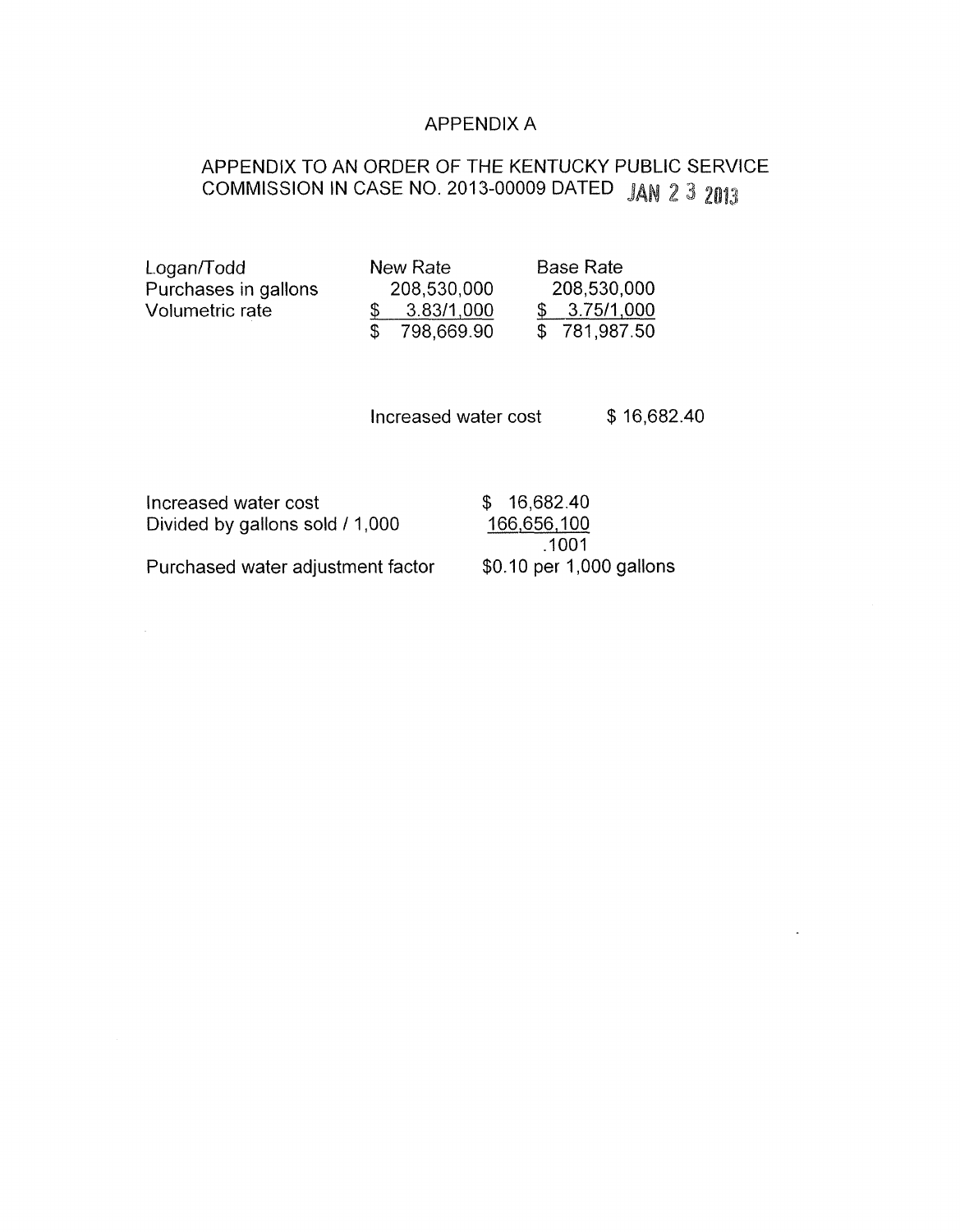### APPENDIX B

## APPENDIX TO AN ORDER OF THE KENTUCKY PUBLIC SERVICE COMMISSION IN CASE NO. 2013-00009 DATED JAN 2 3 2013

The following rates and charges are prescribed for the customers in the area served by Todd County Water District. All other rates and charges not specifically mentioned herein shall remain the same as those in effect under authority of the Commission prior to the effective date of this Order.

#### **Monthly Water Rates**

| First       | 2,000 gallons    | \$21.40 | Minimum Bill      |
|-------------|------------------|---------|-------------------|
| <b>Next</b> | 8,000 gallons    | 11.20   | per 1,000 gallons |
| <b>Next</b> | $10,000$ gallons | 9.99    | per 1,000 gallons |
| <b>Next</b> | $20,000$ gallons | 8.77    | per 1,000 gallons |
| Over        | 40,000 gallons   | 7.29    | per 1,000 gallons |